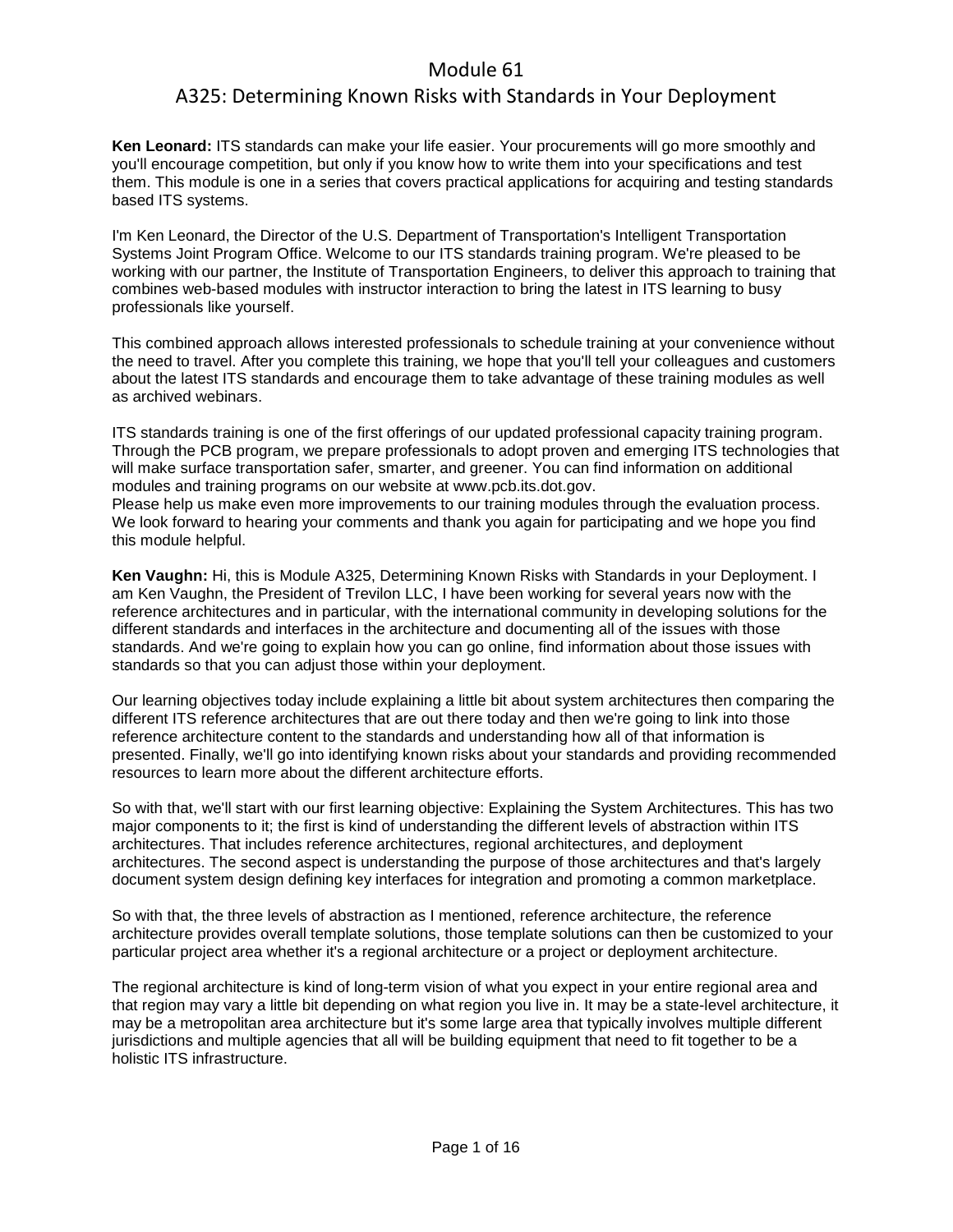## A325: Determining Known Risks with Standards in Your Deployment

The project architecture is more detailed and it gets down to specific details of your deployment, so it's also called a deployment architecture and it provides those technical details, what standards do you want to use for a particular project or deployment. So what we're focused on here is not a long-term 20-year vision but one specific project. Both of those, the regional architecture and the project architecture, are derived from a reference architecture that provides that template solution.

So the goal of this presentation isn't so much to explain those architectures in detail but rather so that you can understand how you determine risks on your particular project and when you want to know about risks. Well the real answer is, "As soon as possible so I can start mitigating them and managing them." Well, the regional architecture, that's that long-term vision of what you're planning on doing, that's one of the very first things you should have, you should have that in your region kind of running at all times. The second aspect is the deployment architecture, which is also early in the project of any one project. Both of those, as I mentioned, are derived from that reference architecture. So that reference architecture is a great place to start documenting all of these issues so that in your deployment architecture and in your regional architecture, you can identify those issues early on and then begin to understand how we're going to handle those particular issues in our deployments.

As I mentioned, every deployment should be based on an architecture and the reference architecture just simplifies the process to provide that template solution that you can use for your project. The purpose to architecture is very similar to that for a building so if you're creating a building, you have a number of different plans and those plans, some of them might be structural—that's what people typically think ofbut if you're an electrical engineer, you're interested in the electrical plans for that same exact building. Or maybe you're in heating and ventilation, then you're interested in those plans.

So all of those different plans describe the same architecture of the building but they're designed to address. The concerns of different stakeholders and the result of those different plan sheets is those different plan sheets are what we would call the view. So those views—those different views address the different stakeholder concerns of the different stakeholders. And the idea here is in software just like in buildings, it is much better to document what you're going to do on paper before you actually build it. Once you actually start the construction and building these things and deploying your equipment in the field, it gets very expensive to change so what we want to do is create an architecture that's going to describe how everything's going to work and then you move to deployment and that's the efficient way to do things. The one major concern—there are many concerns in systems just like in buildings—but one major concern almost in all projects is, "What are the known issues that I need to be managing with my project?" and that's really the focus of this presentation.

Now one of the purposes—one of the key concerns of systems architectures are the concerns of how do I integrate equipment from different vendors? I have all of this equipment in the field and they need to interoperate together in order for my system to work. Any system deployment typically involves multiple interfaces with equipment from multiple parties, so this diagram here talks about transit signal priority. So you see we have a traffic management center, a transit management center, equipment in the field, equipment on the transit vehicles and they're all exchanging information and more than likely, I'm not going to get all of this equipment from a single vendor which means now I need to integrate all of these different components.

That reference architecture starts identifying what those interfaces are so that we can produce standards so that those standards can define how these different products from different companies will interface together and build an interoperable system that doesn't favor any one party or another. So this diagram, by the way, is called the service package diagram. We'll refer to this a few times in the presentation.

Each one of the colored boxes represents physical objects, things that might actually exist in the field as a separate distinct box. I say "might" because some of the boxes could be joined together, some of the functionality may be broken up separate boxes, but this is kind of a good reference-level architecture.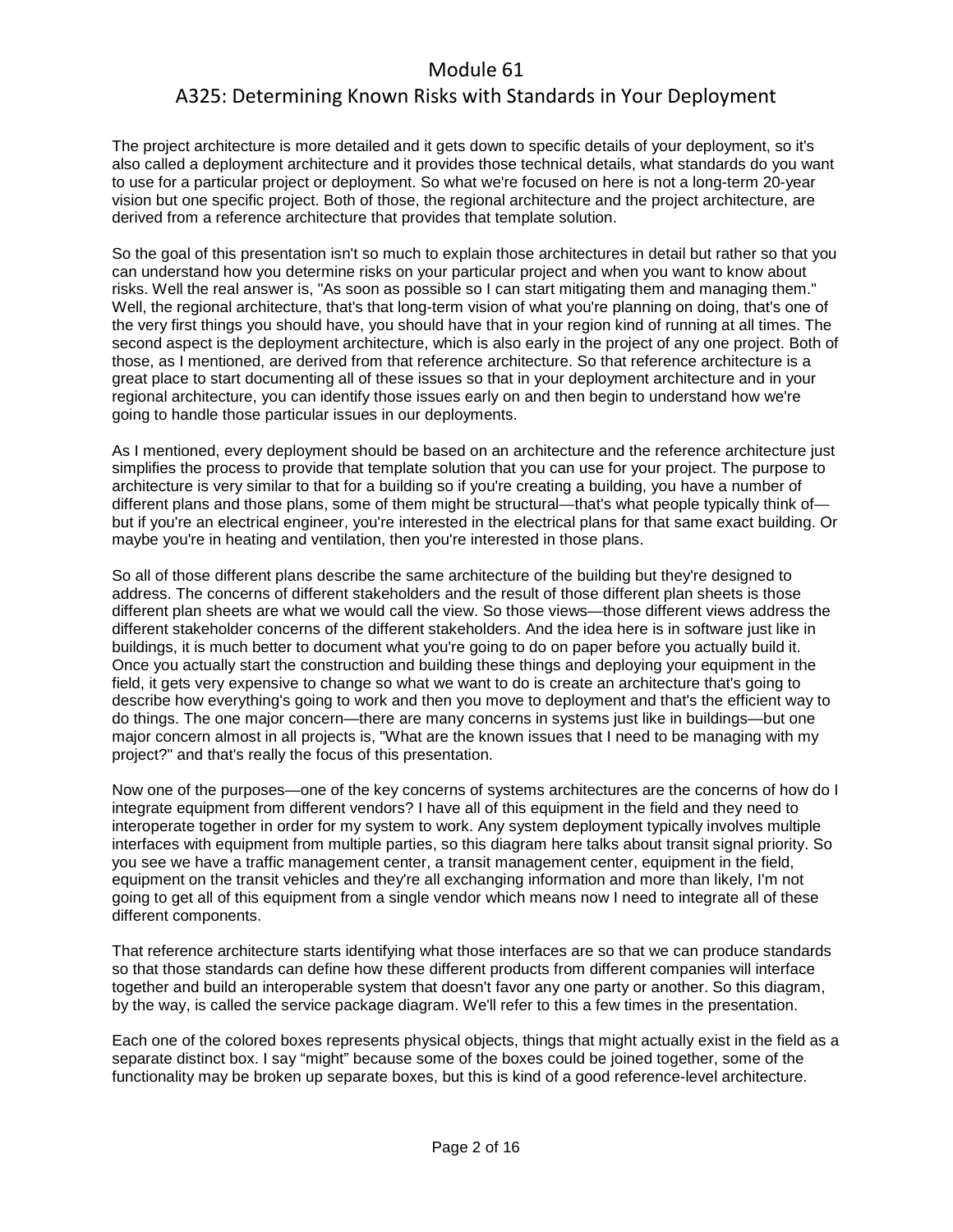## A325: Determining Known Risks with Standards in Your Deployment

When you build your project-level architecture, you'll customize it to exactly what you'll see on your project but this is the reference architecture that we've broken everything out in this format. And then the lines between these boxes indicates the information flows that get transferred from a source to a destination. So that's called an information transfer when it's transmitted from a source to a destination, that's also called an information flow triple, which—because it's the information flow, the data content, the source, and the destination. So these three items together are sometimes called a triple, they're also called an information transfer.

One of the other key aspects in architecture is the reference architecture promotes this common marketplace. It does this by standardizing those interfaces—or actually I should say identifying those interfaces—so that later efforts can standardize the interfaces and then that promotes greater interchangeability of components when all of the vendors conform to that one standard.

It also means that there's cost sharing and debugging components. Once we have an actual standardized interface, no longer do we need custom test solutions, we can build a single test solution that makes sure all the delivered components regardless of manufacturer meets that same testing interface. It also creates a large pool of experts with a common skillset.

If we start all deploying our systems in a very similar fashion then our experts can move from one city to another and still have a very good understanding of how everything works. And if we can do this expanding, using the same technologies as the broader Internet of Things community and Smart Cities communities are doing, then we can also leverage their expertise into our industry. And then finally, with all these standardized interfaces, we'll end up with much more competitive pricing and, as you see here, a very active marketplace where everyone can exchange on equal grounds.

Well that completes our learning objective one. We'll come to our first poll question. Which type of architecture provides a solution template that can be customized for each region or project? And your answer choices are listed there: A) is deployment architecture; B) is a planning architecture; C) is a reference architecture; or D) is a regional architecture. Go ahead and make your selection and then we'll move on.

So the correct answer is: C) reference architecture. The reference architecture is a template solution that can be customized for each site, such as the Architecture Reference for Cooperative Intelligent Transportation is one example of a reference architecture, that's also known as ARC-IT, which was developed—we'll talk about later—with the U.S. Government as well as some other governments in the world.

Option A, deployment architecture, was incorrect. A deployment architecture defines the before and after details for a specific deployment project, one project you're really focused on there. B, planning architecture was also incorrect. A planning architecture defines a long-term plan for the architecture with any specific region. And then finally D, regional architecture. Really, the term regional architecture is a synonym for the planning architecture, both of which provide that long-term plan for a particular region. The regional architecture is mainly a U.S. term. Once you go international, the term region starts becoming somewhat ambiguous so the international community has adopted the planning architecture term but regional architecture tends to be used in the U.S.

That brings us to learning objective number two: Comparing ITS Reference Architectures, and then we'll talk about a few things here. One is the template solution for ITS deployments and then we'll talk about the major ITS reference architectures across the world. We'll talk about typical ITS reference architecture viewpoints and then talk about some of the support tools that help you use reference architectures.

So we've mentioned the reference architecture is a template solution. Within ITS, it's designed to allow you to customize it to meet your local needs, that the way you customize it is by identifying specific instances of each component. So if you think back to the diagram we saw of the different physical objects, those different boxes—you might combine some of those boxes together, you might separate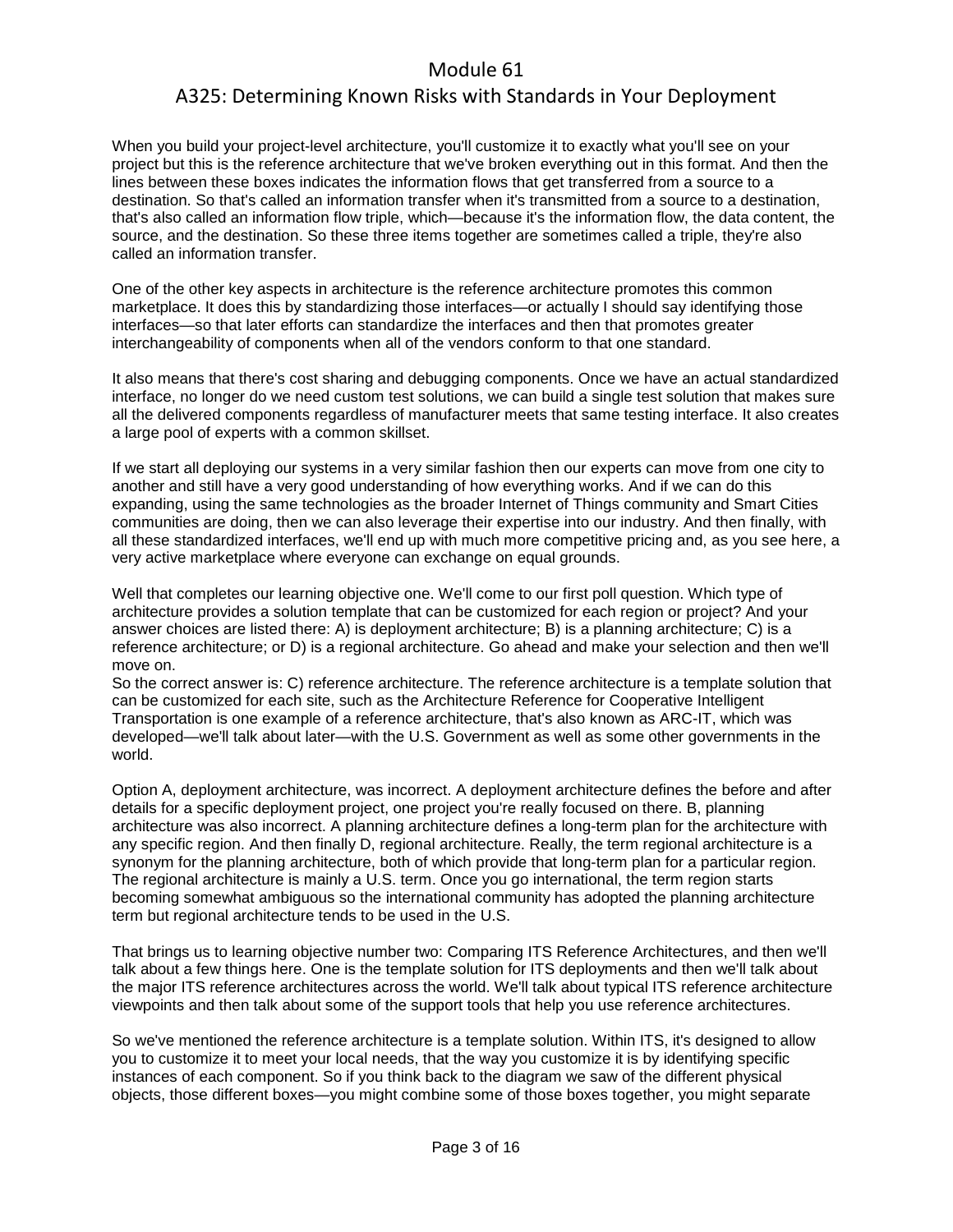## A325: Determining Known Risks with Standards in Your Deployment

some of them out, you might combine some of the flows, separate them out as needed and then select the specific services to be included as well.

So that one diagram that we saw—there's actually almost 150 of those diagrams within the reference architecture, some of them you'll want to use on your project. Some of them you probably won't because that's a very long list, your project will probably be focused on a smaller subset than that. So you select which services you want on your project and then you start identifying specific instances of each component.

You can also extend the services. We have a list of 150 service packages but that doesn't limit you to that list. You can create your own ITS service packages particularly for emerging technologies or something that's very unique to your environment. You also need to refine security and other details as needed to make sure it's customized for your particular environment for your particular details. And then once you go through all of that, then you identify the interfaces and interface standards that you'll use on your project and there's toolsets to help you go through this entire process.

Now, before we start talking about any one reference architecture, this slide helps you try to understand kind of the history of architecture efforts across the world. Early on, back in the 1990s, U.S. National ITS Architecture effort began and that you see there on the lowest branch there across the screen and at the same time, roughly, the European Union also started their effort to develop an ITS reference architecture. Their reference architecture was called FRAME and you see that going that across the top segment there.

Well shortly after the EU started theirs, Australia said, "Well we like what Europeans did, we're going to customize it a little bit because we have a very different environment here in Australia than they did in Europe," so they added some additional functionality and things to that architecture and they were like an offshoot of the FRAME architecture.

And then in the 2000s, the U.S. Government decided, "Well we also want to start developing architecture for connected vehicles and eventually this will be rolled back into the main architecture but it's different enough that we're going to develop a separate architectural branch for connected vehicles." So they developed those Connected Vehicle Reference Implementation Architectural branch called CVRIA.

They're in kind of the middle and that was for only the connected vehicle aspects of the architecture. Well, around 2015 or so, there was an interest in seeing how we combine all of these different reference architectures and Japan had developed some stuff as well and we decided to develop this thing called HARTS, Harmonized Architecture Reference for Technical Standards. And what this was designed to do was strictly related to connected vehicles. We decided to look at how we take those services defined as CVRIA, combine them with what the Europeans had done in FRAME, work with the Australians to add in their additions as well, and with Japan to add their content as well, and that became HARTS.

And that was an initial effort not only to harmonize the architectures across the world, but to also begin to identify the issues and gaps of standards that need to be addressed by the international community if we're going to actually realize this technology, so that was HARTS.

About the same time, that same CVRIA project was being rolled into the next version of National ITS Reference Architecture here in the U.S. which was the first time it was called ARC-IT. That became ARC-IT 8.0 and that started including that connected vehicle content. The next step, which will be happening in the summer of 2020, is HARTS will be rolled into ARC-IT 9.0 and all of the issues and gaps and everything that we originally documented within HARTS will now be shown in ARC-IT 9.0, except now we're going to be extending this to cover all of the U.S. National ITS Architecture content.

At the same time, we're also incorporating content from Canada, Australia, and Europe into that ARC-IT 9.0 content. Now the frame and Australian architectures will continue somewhat on their own path but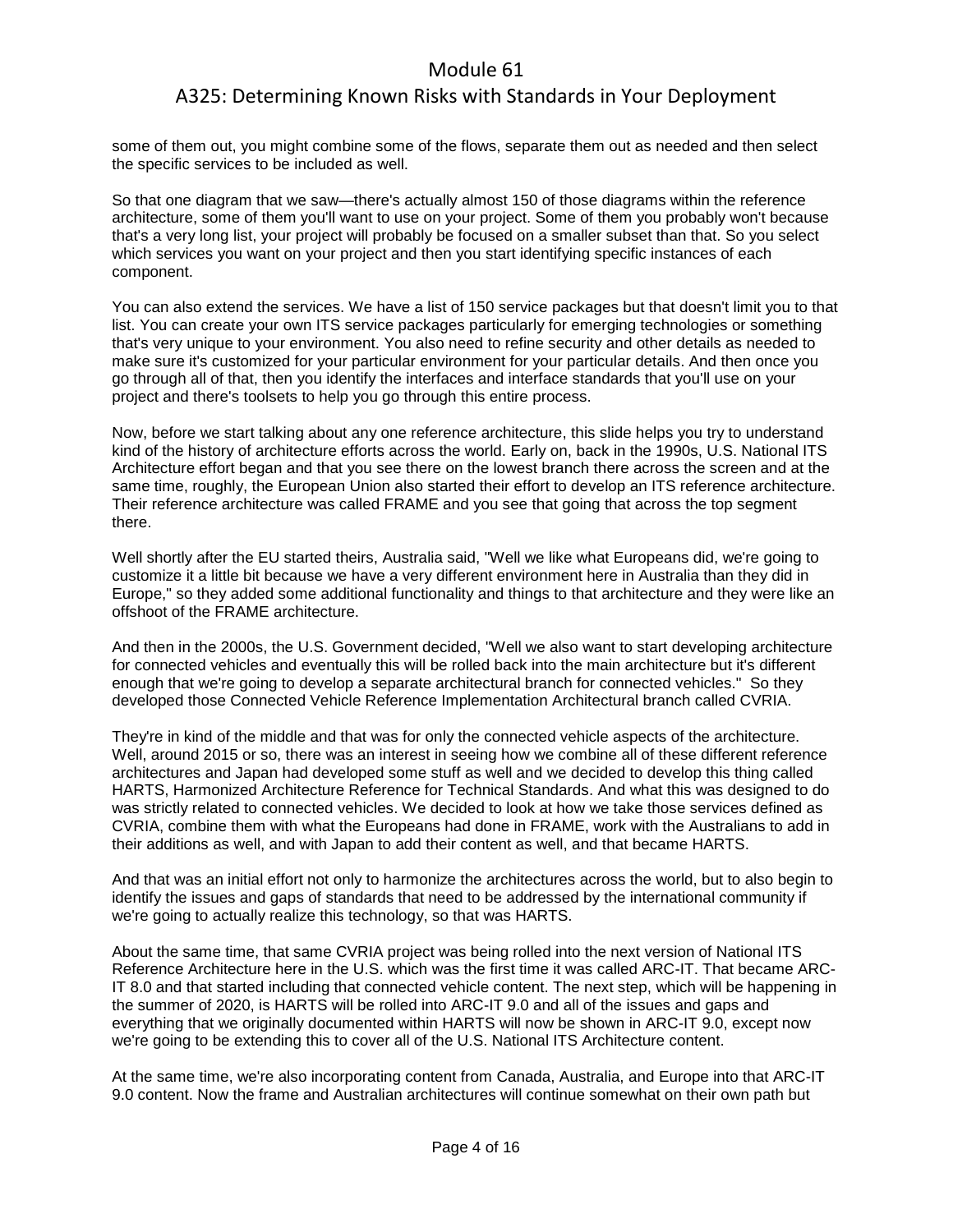#### A325: Determining Known Risks with Standards in Your Deployment

they're probably going to start linking into our efforts as well. So the goal is that ARC-IT 9.0 will become now, hopefully, an internationally recognized reference architecture for all of ITS showing solutions across the world. So if we don't have a solution, a set of standards to deploy something here in the U.S., we can at least see what they're doing in Europe all on this one internet site.

So with that, what exactly is a reference architecture? Well, all of the architecture content developed by the U.S. DOT has been based on the ISO 42010 standard and this standard is the international standard that defines how you define an architecture for systems. And what you see here in the middle is the architecture description. And don't get too concerned about the diagram—this is really just kind of introducing terminology to you so you understand how everything relates. That architecture description is the document you read on the website, basically. It is what is describing the architecture so it expresses documents, if you will, the architecture and then the architecture is what is exhibited by the system of interest, i.e. how it's all put together.

So it doesn't really matter if you document it or not, every system has exhibits in architecture and then the architecture description is merely an expression of what actually exists. So that description begins by identifying what is the system of interest, in our case it's ITS. Now in the reference architecture, we deal with everything in a very abstract concept so we don't identify a specific system, we identify the fact that it is an ITS system.

Your project-level architecture will be a true architecture description, would identify the specific system that's being deployed in your particular city with your particular equipment but we deal with things on a more abstract level. So the architecture description identifies the system of interest, as well as the stakeholders who have an interest in that system, and then we also identify the concerns that are held by the stakeholders.

So that gives you background. That's kind of the problem side of the architecture. The architecture also includes the solution space. Solution space primarily considers, you see in the lower left, the architecture viewpoint. That architecture viewpoint are a set of rules that govern how I produce my architecture views, so it's just the set of rules that define how I'm going to document my architecture but both of those are part of essentially the description.

The architecture viewpoint is defined that those rules are subdivided into different types of model kinds, each with their own set of rules, and then those are realized in actual architecture models and they all create the architecture view. Now, as I mentioned, we have different views. How do those views relate to one another? Well, we have what are called "correspondence rules" that govern how I write correspondences.

So my correspondence rules are things like this information transfer in my physical view relates to a particular set of standards in my communications view and that's a rule that has to exist for every instance and then when I create those actual mappings between one information flow and one particular set of standards, that's an actual correspondence. So we'll go through this a little bit more pragmatic example-wise here in a second but that gives you a good background of why we're using the terms that we use within this presentation.

So when we talk about stakeholders, lots of different stakeholders, what are some of the major high-level concerns that they have? One concern is what relationships are needed for the entire lifecycle of a project, from planning to construction to operations to maintenance, and what are all of those relationships to make my system actually work?

The second is what functionality needs to be provided by my system, why am I building it, what's the ultimate goal? The third is what components will fulfill this functionality? So I have this functionality but how does the system actually piece together with products I can buy off the shelf. And then fourth, what interfaces do components need to support? So now that I've bought these different components, what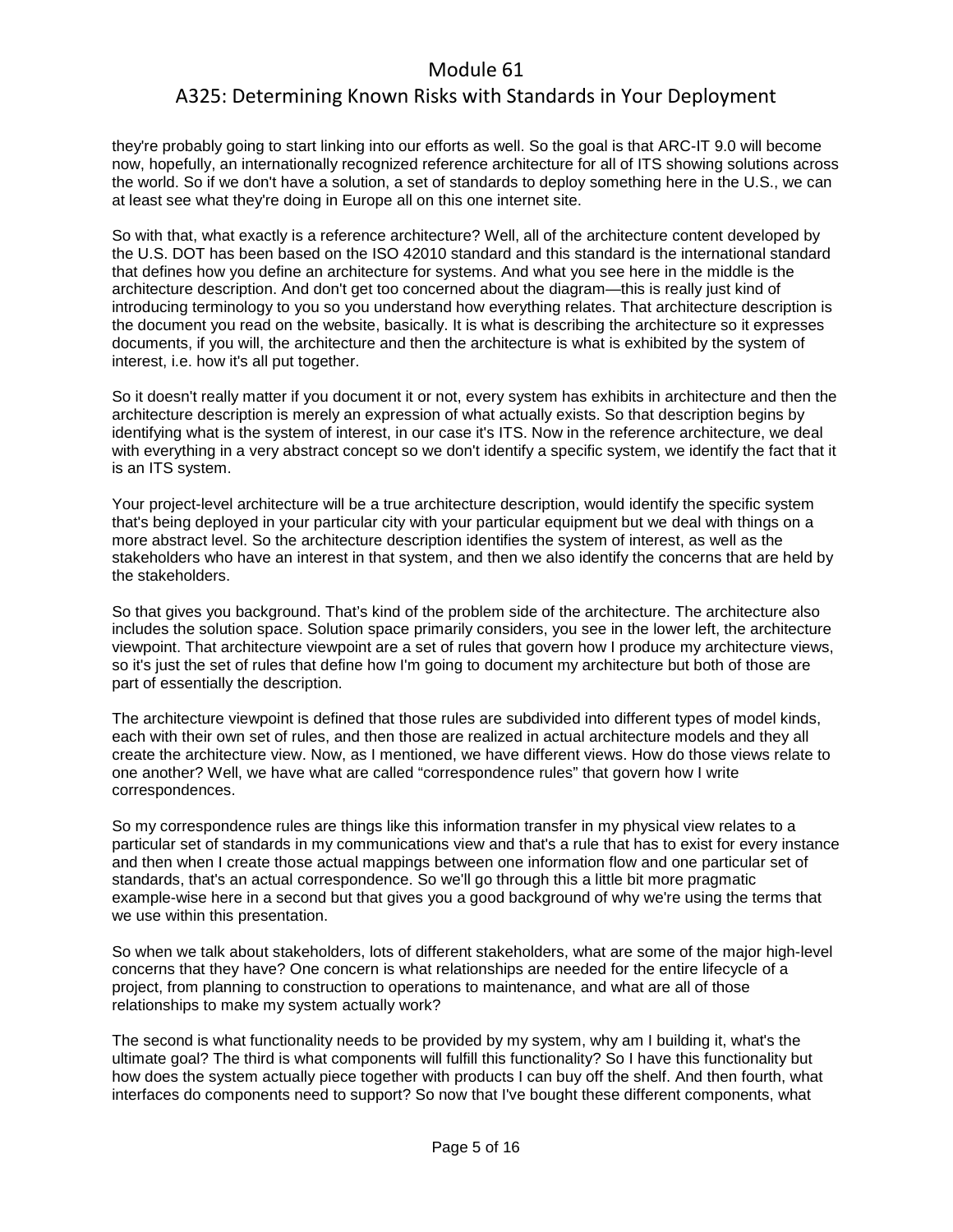### A325: Determining Known Risks with Standards in Your Deployment

standards interfaces do they need to support? And then finally, what data is produced and can this data be shared? And if you look at those five major concerns, they line up really well with what we're doing within ARC-IT.

In fact, right now we have four major different views within ARC-IT. The enterprise view addresses that first concern of how do all of the interrelationships, how do they work among people to make the system work? The second view, the functional view, identifies the functionality of the system and how it all works. The physical view identifies the system components, the data that needs to be exchanged among those components. The fourth one talks about the communications view and the standards that are required to make each one of those interfaces work.

Now we're working currently on adding a fifth view. This came out of the automation concept for automated vehicles and really important that we start documenting the information that's developed, how it can be shared, and those things so that will be an information view that will be—you might start seeing some things added for it with the 9.0 or some 9.1 maybe but the actual content will probably take years to develop. But this whole thing forms the reference architecture with four distinct different views and the fifth coming in the near term.

To give you some perspective on why we ended up developing it based on ARC-IT, rather than one of the other reference architectures, is we provide this table that shows the different views provided by the different architectures that were out there and, as you can see, ARC-IT was the most all-encompassing as far as the number of views it provides. It's the easiest as used as a baseline. The good news though is when we started combining all of these architectures together, they were all very, very similar. We can map them into the components that ARC-IT had without a huge problem.

So with that, ARC-IT is the main reference term that we use. Technically, it refers to the website where you get this information and that's available at arc-it.net. It is the template solution for all ITS deployments and we say it allows customization. It allows customization by two other products—that we'll mention here in a second—but it's designed to be customized like that and that website hosts those other products we'll talk about as well—as a series for other valuable resources.

One of the other products is called RAD-IT, this is a Regional Architecture Tool, so it helps you customize this generalized reference architecture into a tool or reference architecture for your particular region that customizes that architecture. It provides a detailed vision once you do this for your particular geographic region for perhaps 10, 20 years where you want to head with the ITS components in your region. They assist users in customizing ARC-IT and it's available off of the ARC-IT website.

The other tool that I mentioned we talk about is called SET-IT, this is the Systems Engineering Tool for the reference architecture and it's a key tool for creating the actual systems engineering content. So you can develop your con-ops from here and list requirements and all sorts of other things and really do a good job of documenting your particular project architecture and customize it to your needs.

You can add service packages as we discussed and everything else. It identifies every item—you're able to identify whether this is an existing item, a project item that will be added during the project, or if it's a future item that we have to be planning for and considering as we're building this project. It also defines the standards to be deployed for every interface that you've defined for the project, so it assists users in building their project architectures. It's also available from the ARC-IT website.

Well, that concludes learning module two and brings us to our second question. Which tool is designed to assist in developing a customized deployment architecture? The CVRIA; SET-IT; RAD-IT; or HARTS? So go ahead and make your choice and we'll review the answers.

Well, the correct answer is: SET-IT. SET-IT is the Systems Engineering Tool for assisting you in the deployment of your systems engineering details of your deployment architecture. The CVRIA was an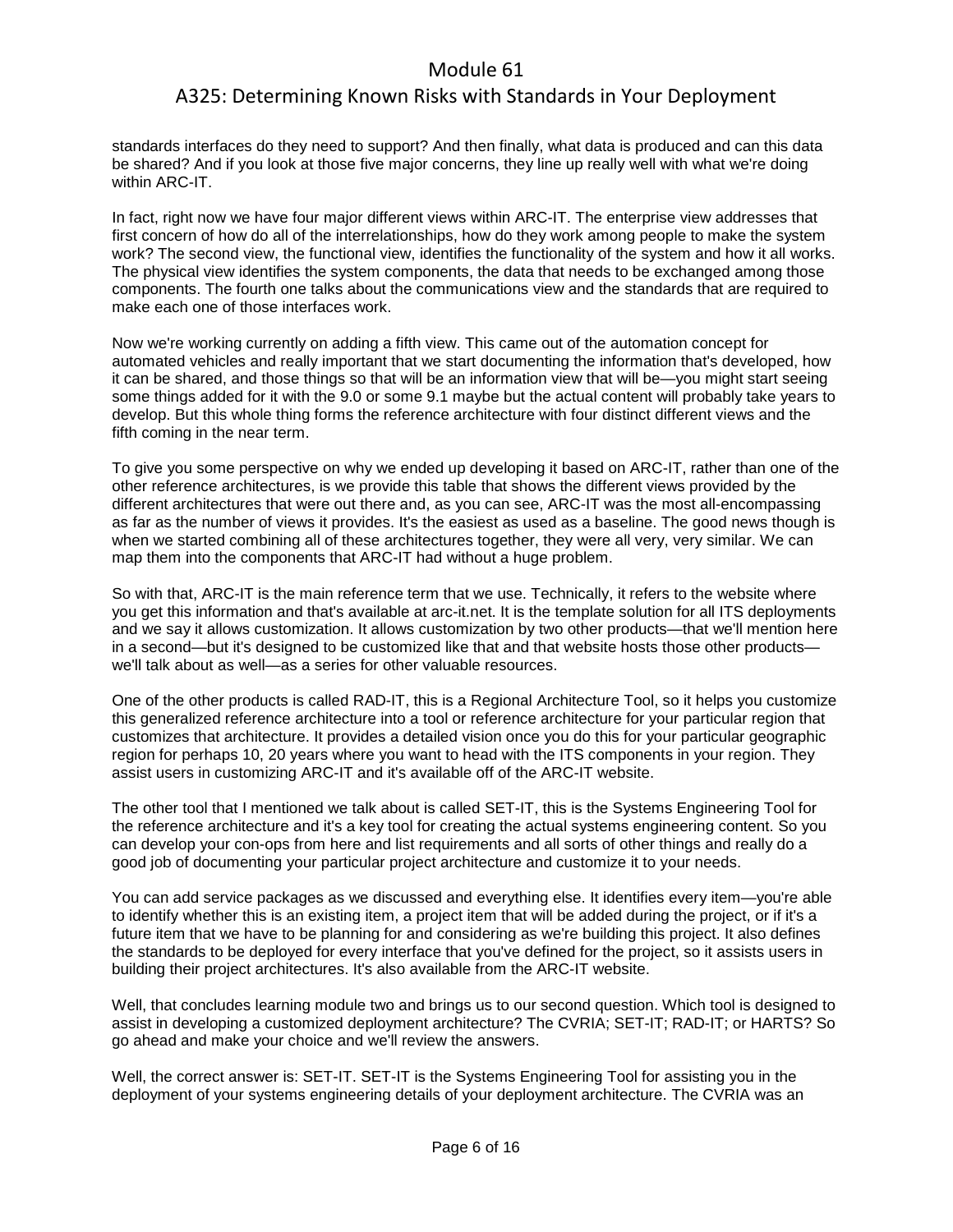#### A325: Determining Known Risks with Standards in Your Deployment

older U.S. reference architecture. It was limited it to connected vehicle aspects and its content has now been rolled into ARC-IT, which is always reflected—those updates are also always reflected in SET-IT and in RAD-IT.

RAD-IT is a tool that assists you in developing customized regional architectures, also known as planning architectures. And then HARTS was an international reference architecture that is being incorporated into ARC-IT 9.0, so the tool that helps you build your particular project-level architecture or deployment architecture is called SET-IT. It allows you to build those systems engineering details.

That brings us to learning objective number three: Link Reference Architecture Content to Standards. We'll be talking about a few things here: concerns addressed by the communications view, the elements of the communications view, and the solution stack. And we'll talk some about the OSI reference model, which is called the Open Systems Interconnect, OSI reference model. We'll talk about the ITS stationed architecture, which is an alternative viewpoint of that and then we'll talk about bundles, standards information, and gaps.

So a little bit about the concerns expressed by the communications view, before we talk about it at the very, very high-level, we're interested in what interface standards I need to support. Now we get a little bit more detail than our levels of concerns. So what is the purpose of this information transfer? Why is this transfer needed, where is an information transfer used, under what service packages, under what conditions do I exchange this data?

What are the characteristics of the information transfer? Does this always have to be available, what's the requirements on my systems to make this data always available, how regional of an information transfer is this, what's the latency requirements on this information transfer? What are the security requirements for the information transfer and then what protocols does my device need to support for interoperability and then finally, what risks are involved in deploying the solution? We'll talk about each of these a little bit more.

So, from an overview perspective, the communications view includes several artifacts for each information transfer, so when you go to the communications view, you'll see that at the bottom of the screen there and you'll have these different tabs across the top of the screen, so you'll have one for definition, one for correspondence links, one for—and in those correspondence links, the title is called Included in, and we'll discuss that a little bit more.

So correspondence, you might remember, was in our diagram previously of the official terminology but on the website, we just say Included in. Characteristics of the information transfer, security analysis of the information transfer, and at the very end, we'll then discuss the communication diagrams, which on the tab list is kind of in the middle there.

So we talked before about the information transfer is sometimes called a triple. This example here shows you one example of an information transfer or triple. The three components of that triple are the connected vehicle roadside equipment, the vehicle OBE, which is the on board equipment, and the intersection status, and sometimes the roadside equipment is just simply called RSE.

So if you click on that definition tab of the communications view, you'll see the definition as you would expect for that information transfer. It addresses the purpose of the transfer by identifying the information flow contained in the transfer, it identifies the physical object that is the source of the information transfer, and also the physical object that is the destination of the information transfer. And this down below provides an example of that. It's a reasonably detailed but not exhaustive description of that information transfer but it gives you a fairly reasonable idea of what's being transmitted, what the source is, what the destination is.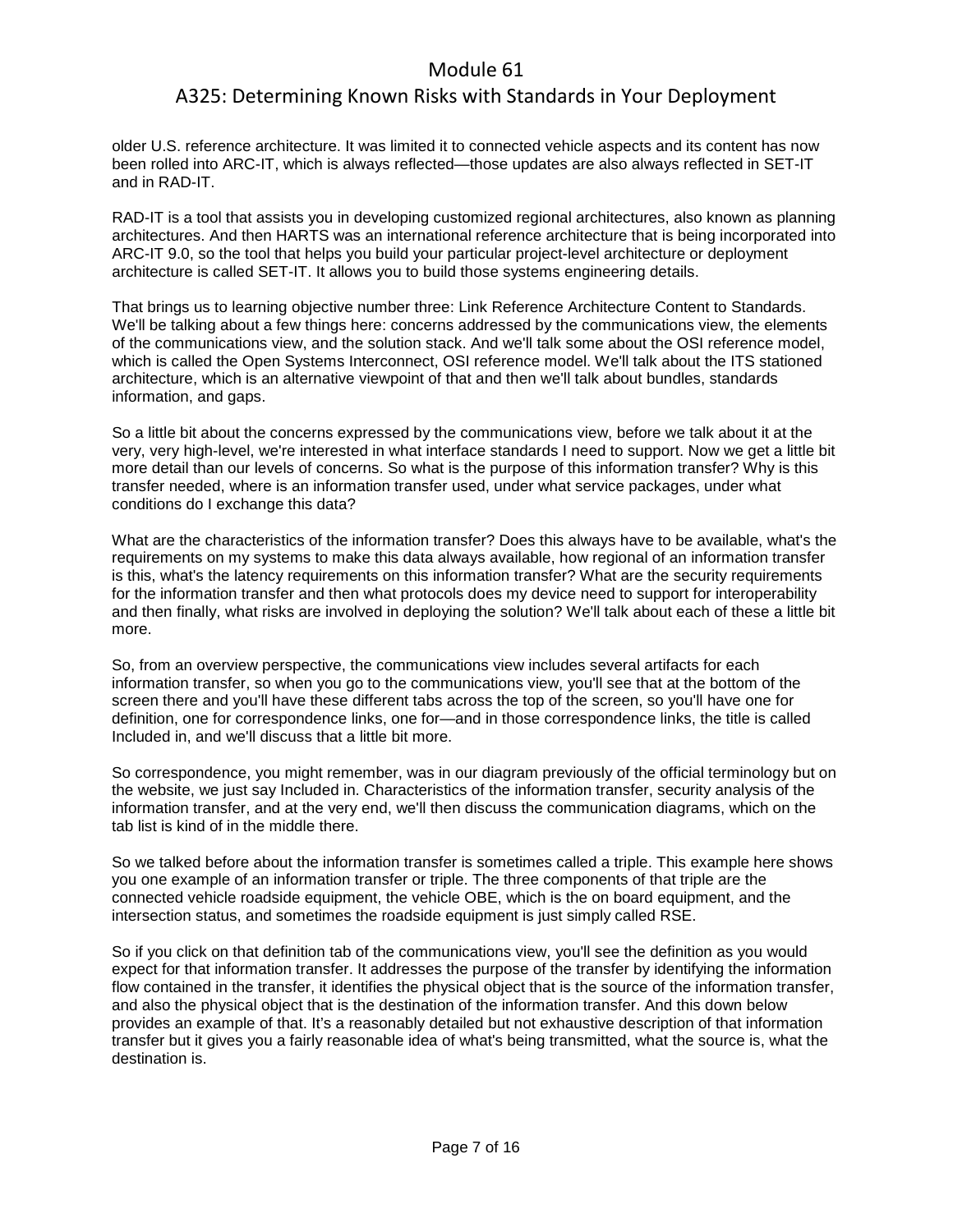#### A325: Determining Known Risks with Standards in Your Deployment

Within the Included In tab, which we also said was correspondences, there's multiple sections so it identifies where the information transfer is used in service packages. So service packages were these diagrams that we talked about before that if you click—so in this particular case, this one information transfer is used in five different service packages listed in the lower left of the slide. In the lower right, you'll see if we click on one of these items, we see the diagram on the right, so on the Included In tab, you get the listing of different service packages that are all hyperlinked, so if I click on any one of those, I can see exactly where it's used.

Also on the Included In page is the set of triples where—sorry—is the set of functional objects where this particular triple is included. So I mentioned that the triple is also known as the information transfer; the two different names for it. In this case, the information transfer we're talking about is this intersection status. So in the lower right, you see that same blue highlight with the red box, that's the information transfer we're actually looking at right now and the two functional objects that are included that use this information transfer are highlighted in yellow.

So RSE intersection management and vehicle intersection warning are the two functional objects, so the hyperlink that's provided on the page will take you to a detailed description of that. So if you look at the very bottom left, that's a little bit of a snapshot of what the overview is, just provides a textual description of what that function does and then not only—so on the previous slide, you talk about what data is transferred in the definition of the information transfer. This description tells you how that information is processed within either end of the device. So now you see both the information that's transferred and then how it's used.

Finally, the Included In page also lists out the functional view data flows. So we talked about again, the correspondences between the physical view. Now we're looking back at the functional view and we're saying, "Where does the information derive from?" So we had a very high-level description of what this information flow content is. By these links you get to look back into the theory of the individual pieces of data of where it's being developed back in the functional view and that tends to be a much more detailed look at what data is contained in that information flow.

So those are the different aspects you see in the Included In view. The next tab we'll talk about is the Characteristics tab. The Characteristics talks about various types of information that's relevant to that information flow. We give it a time context, so how recent does the data need to be? Is this data that is collected over a day and then uploaded to Central? Is it archived data that's exchanged between centers or is it more real time data that's recent data that needs to be taken into consideration?

What is the spatial context? Is this data relevant to only this immediate vicinity or is this data that's shared across the entire metroplex or perhaps across the entire nation? Is there acknowledgement, when I exchange this information, do I have to have an acknowledgement that it was received? What's the cardinality? So when I send this data out, am I sending it to everyone called a broadcast or am I sending it to one particular instance of the destination and that's called a unicast? What's the initiator? So every information transfer has an arrow, source, and destination but that doesn't necessarily mean that the source initiated the transfer. It could be the destination requesting it and then the information is sent over and then authenticable and encryption are also attributes.

Which brings us into the security discussion. Those two characteristics, authenticable and encrypt, are derived from a security analysis and the architecture includes a complete description of not only what our analysis was but how we got there. Our justification for choosing the particular type of analysis and then analysis is done with what's called a CIA analysis; confidentiality, integrity ,and availability. So we look at each of those three characteristics, explain our analysis of it, and then give it a final rating. That rating then equates into whether encryption is needed or whether it needs to be authenticable.

Now we come to the Communications diagram, which is the final tab we'll talk about. The Communications Diagram in 8.3, which is what's currently up on the website today, gives our historic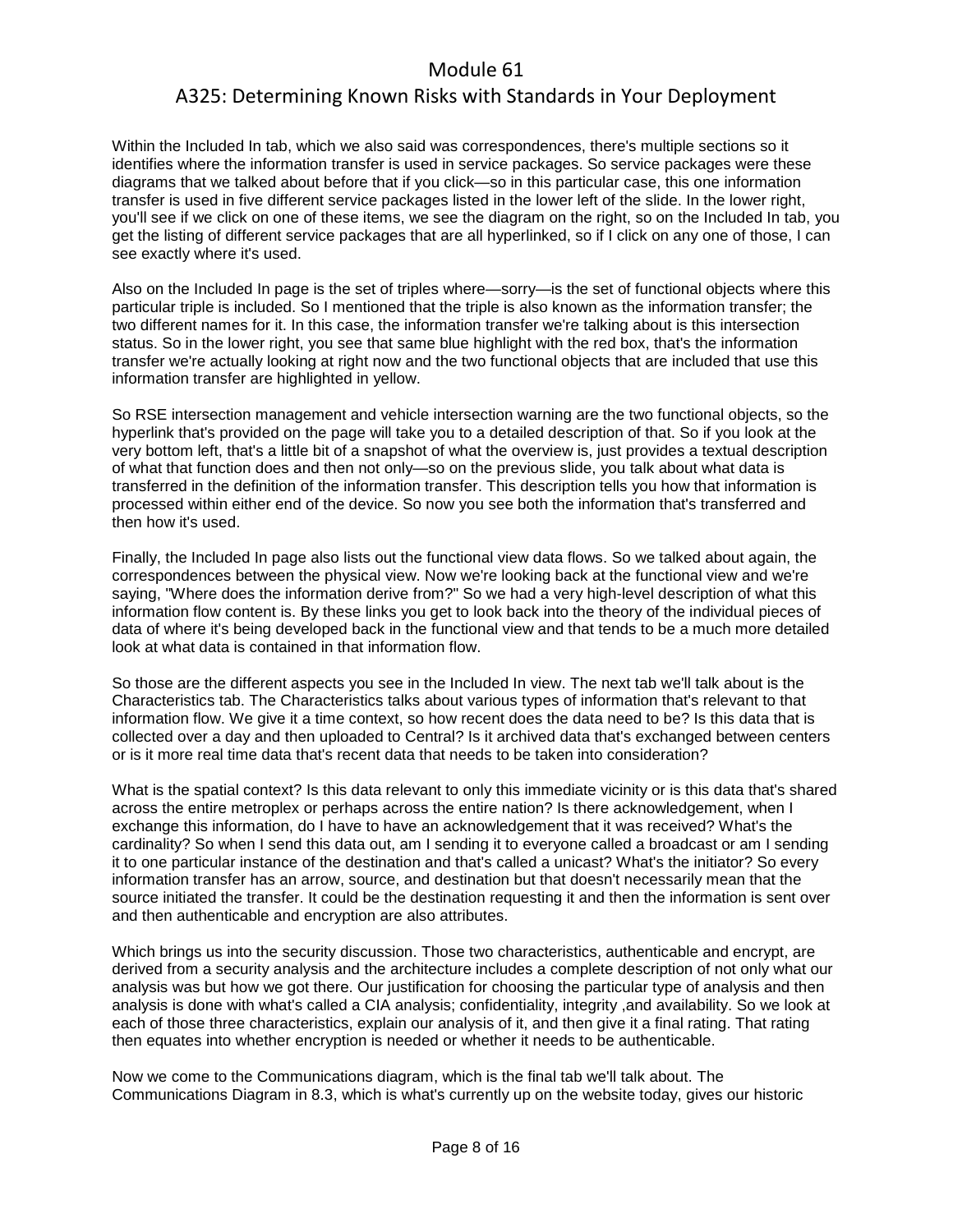## A325: Determining Known Risks with Standards in Your Deployment

view. This is the view that the architecture has provided for quite a few years now. It is based on the OSI reference model, the Open Systems Interconnect model. This is a major ISO standards used throughout information technology systems. It's also called a seven layer stack because there's seven layers that are contained within this model, from the physical layer of how I transmit bits and bytes over the airwaves or over copper wire or whatever, all the way up to the application layer which defines my messaging structure and how all of that is structured and its meaning.

However, one of the known aspects of that OSI reference model is that it really only defines the communications stack, not the things around it. So one of the big things that we've added is what we call the ITS application information layer, which is where we actually define the data that we want to put into messages that we then send down the wire and everything. The other aspect that we've had for some time is called a security plane which defines what standards we use to secure the information in that communications stack to make sure that we have a secure system. So that's what you see in ARC-IT 8.3 today.

What we're migrating to in 9.0 is based on what we had in HARTS. HARTS, you remember, was that international architecture. 9.0 will adopt that same methodology and it's based on ISO 21217, which is the ITS station communications architecture. It simplifies the OSI model by combining some of these different layers together, so the physical and data link layer are combined into what we call an access layer. The network and transport layer, which is where TCP/IP exists, is combined into a Transnet layer and then finally, we have a facility layer at top because what we discovered in practice, a lot of times the application and presentation and session layers kind of all interact together and form one unit, so we call that the facility layer.

And then just like what we had in ARC-IT 8.3, the ITS station communications architecture also adds over on the right, the security plane that we had before and on top, we see an ITS application entity. That application entity is what actually is the logic that drives everything so now it's not only the data, the information layer that we had in 8.3, but it's also the performance characteristics, the processing characteristics, and everything about that application that decides how and when I send messages and all of that is part of that ITS application entity on top.

Over on the left is the management. So this is new that's not actually in 8.3 right now but it is—will be in 9.0—is the management entity. That management entity is responsible for maintaining all of the data and basic configuration of your communication stack. So now I can configure which ports I want to use and all of those details and have that as settings within my device. So that was the one thing we've added really since 8.3, slight tweaking of some of the other terminology but everything else is essentially the same. What would that look like in 9.0? Well, we'll fill out the different standards at each of those different areas of this model and, as you'll see, that each of those standards will give the standard number plus, we'll now have that little information icon that allows you to identify more details about it. And if I click on one of those information icons, I get a screen—something like this—that will identify not only the standard number but the specific version that our analysis was based on, the full name of that standard as well as a little bit of a description, and a link to its website.

Now you'll notice in the bottom here, the access in our example we have these things called bundles. This is a wave subnet so the wave bundle that we talk about here, we can now—that's a hyperlink that I can click on and it just expands the content of that bundle. So a lot of times rather than listing out every possible standard there and confusing people, we've created a short form, called it a bundle. You can still get access to all the details if you want to but it simplifies a view of the diagram to keep things as simple as possible.

So that bundle in this case contains three different standards. You can still get information about each one of those standards individually. Those standards can be listed as being required, optional, or alternative. So the idea is that in this case, all three of these are required. Sometimes you'll have an optional standard there in the group, in which case it's just an option.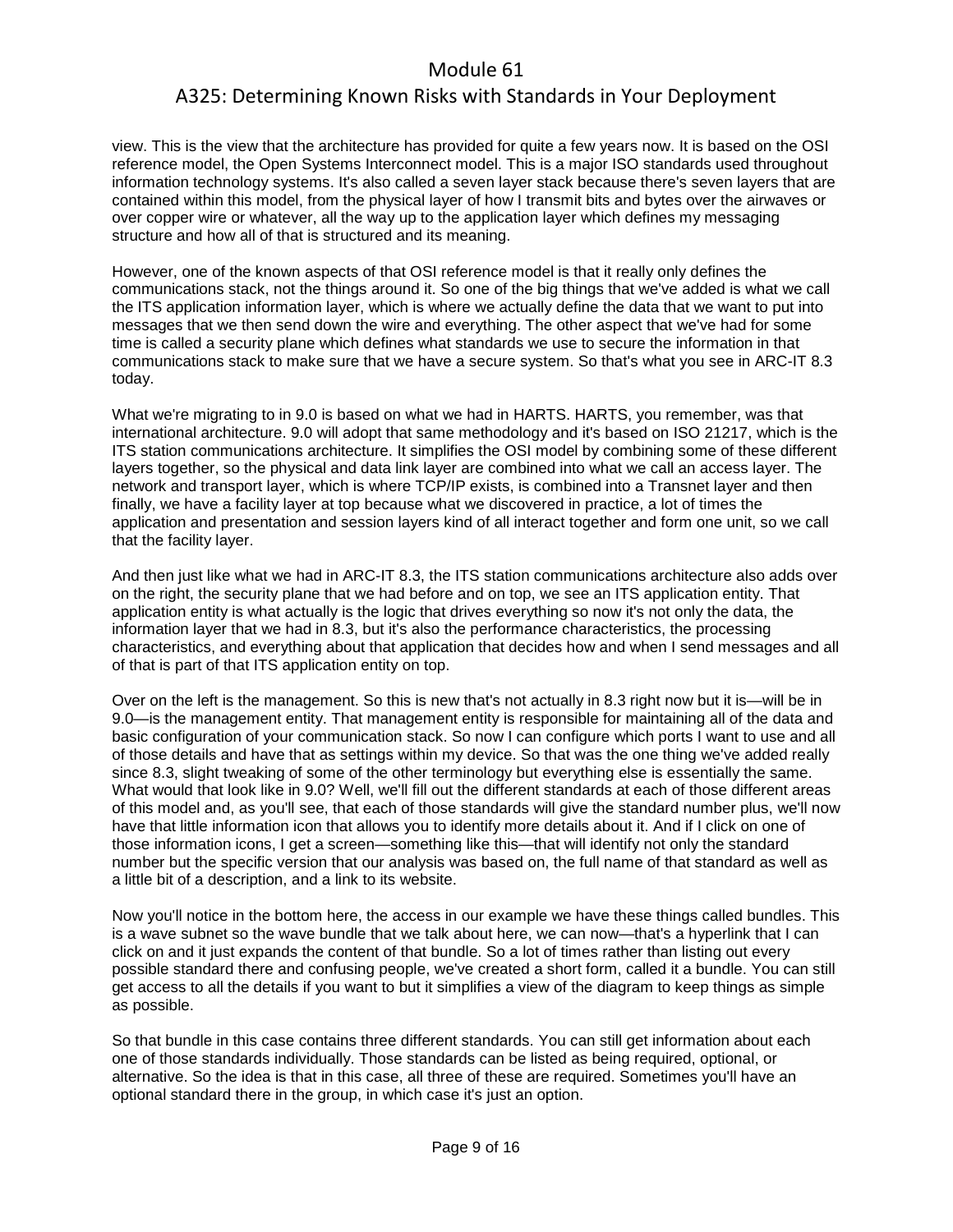#### A325: Determining Known Risks with Standards in Your Deployment

The other scenario is you'll have a list of alternatives. The idea there is you only select one of the alternatives but you have many alternatives and that's typical of most of our internet stacks, where you can use any sort of lower layer technology and it's up to you to pick which one we want there. Sometimes we've taken shortcuts and we've not tried to identify every possible technology. We just identify that alternative at the high-level. In other cases, we are very specific about which alternatives are allowed at that level.

The other key aspects of 9.0 is not only are we defining which standards are being used but we're now also identifying the issues associated with those particular standards and that includes gaps, as you see in the upper right area, and also overlaps, as you see down at the bottom in the access layer. So if you click on any one of those icons, then you get a description of what that particular issue is. The issue is either a gap or an overlap, so issue is kind of a generic term.

So in this case, if we click on the overlap icon, we see that 1609.4 is the current standard within the U.S. for 5.9 gigahertz spectrum but as of late 2019, the FCC (Federal Communications Commission) has started considering reassigning portions of the spectrum for different uses. So whether or not that will be allowed to be used a year from now, we don't know right now, we've identified that as an issue and a page that has—this will also identify LTE-V2X as an alternative solution to this and we'll talk about that in a little while.

So for all of the gaps, you can find details about what the gap is, what the issue is, and then once you know what the issues are for your particular standards, now you can start managing them and those issues equate to risks for your project.

So Communication Diagrams and ARC-IT 9.0, which was developed from HARTS, identifies all known potential solutions and we list out these solutions on the page and we order the solutions with the fewest number of issues on top. So as you go down the list, you should see more and more issues and more severe issues.

So in this particular example, we have signal control messages over WAVE. WSMP is the highest-rated U.S. based solution but because there's this overlap between WAVE and C-V2X standards, or LTE-V2X standards really, there's a little bit of a debate there and overlap between those two. They score lower than what Europe has because they've already decided to use BTP/G5 within their region. So right now, they have less issues in their standards than we do here in the U.S. You look at different transfers all over the place and you see those orders change.

So in summary, we have a communications view that addresses various concerns. The purpose of the information transfer as addressed in the Definition tab, where the information transfer is used is identified in the Included In tab, the characteristics of the information transfer are described in the Characteristics tab, the security requirements are described in the Security tab, and then finally, the protocols that you need and the risks for your deployment are both defined under the Communications Diagram and that's shown on the ITS station architectural model.

That completes learning objective number three. And our third question is: Which of the following OSI layers is not part of the facility layer? Option A is session layer; option B is application layer; option C is presentation layer; and option D is data link layer. So go ahead and make your choice and we'll review the answers.

So the correct answer is: data link layer. The OSI data link layer is contained within the access layer of the ITS station architecture. The session layer is a part of the facility layer. The session layer takes care of handling sessions among the different units. The data link layer by comparison is dealing with how I exchange data from one node to another node on a complex network. The application layer is also the facilities layer and it identifies the actual message content and the presentation Layer is part of the facility layer and it defines the encoding rules for that application layer message content.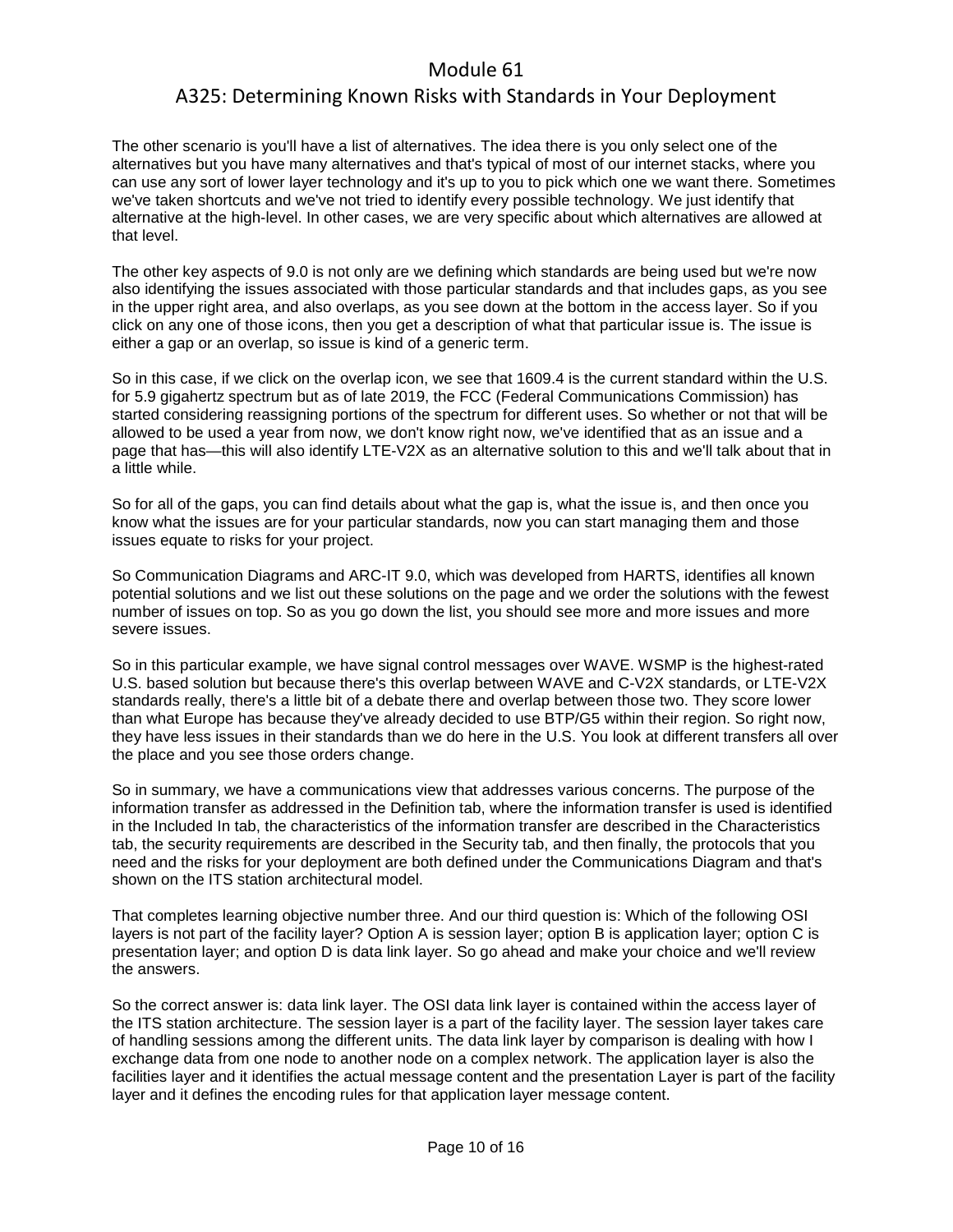## A325: Determining Known Risks with Standards in Your Deployment

So learning objective number four, we'll talk about identifying known risks with standards and deal a little bit more about how those issues arise on that communications view. We'll talk about the issue severities, the different types of issues you might see in the analysis, a practical example where we'll step right through a practical example so you can see how it might impact your project, and then also explain how you could provide feedback and improve the architecture content as well as explain how standards developers could use this information to improve their standards.

So with that, the issue severities are shown on this page. You saw some of these icons on the previous slides. The gap icons always say gap and the overlap icons kind of use an abbreviation there. The low severity icons are that blue circle and that basically means the technology, the standards are probably available for full-scale deployment but the deployers, the implementers should be aware of this issue and take it into consideration.

A moderate-level issue might indicate that it's sufficient for pilot deployments but not really recommended for full-scale deployments, primarily because at some point, you'll need to go back and issue some sort of correction which is going to affect all of your deployed devices. So if it's a pilot deployed small scale, no problem, but if you deployed it across the entire city, now you might actually have a lot more maintenance on your hands to try to retrofit everything.

A high-severity indicates that it fails to provide a base level of interoperability and security, as recommended for pilot deployments. So really, we're not recommending that you even do this as a pilot deployment yet due to security reasons or due to base-level of interoperability reasons. And then ultraseverity is kind of our special case of we haven't even started standardization efforts so anything you do is going to be project specific and you'll have to complete your retrofit afterwards.

Now I will say this is kind of a theoretical analysis. They're suggestive and they are merely recommendations as to how severe it is. They're used primarily as a guidance to our efforts to say how severe are the problems on this list. They're not supposed to be taken quite literally in practical scenarios, and we'll talk about some examples of some challenges you would have if you took these literally from a practical perspective. But that's kind of our theoretical analysis of how we develop these levels.

So some examples of the types of issues it would lead to different levels of issues. So if ultra-severity issues are things like the standardization has not even been started, there are no data or messages defined for a particular area, performance and functionality standards have not been defined at all, use case is completely not considered.

High severity. You see some of the same concepts but our analysis decide if they were somewhat less severe, so the standard typically exists in the cases are under development but we still know there's major problems, such as the data or messages that are pretty critical for the flow aren't defined, the performance and functionality requirements are not defined and then you get down to the bottom, security not provided, data communications profile pairing.

So that's a case where we have a standard that defines data for this flow, we have a communications standard that says how I exchange information across this type of link but the data standard was not designed for that communications environment so there's a pairing problem that a lot of the work has been done so far but there's still customization that needs to be done. So these are high severity that ideally in the theoretical world, you'd like to see all of these problems solved before you deploy it. We'll talk about some examples coming up where, yeah, just in practical reality you have to deploy before we're completely done but we want you to be aware of these issues. That's why we leave these here.

Moderate severity deals with issues like that there are noteworthy problems that should be known and you should be concerned about but you can still go ahead with pilot deployments. So here you see we've changed the wording a little bit, the data or messages not fully defined, so there's at least some definition of the data but it may not apply to this particular use case or it may not be sufficient of this particular use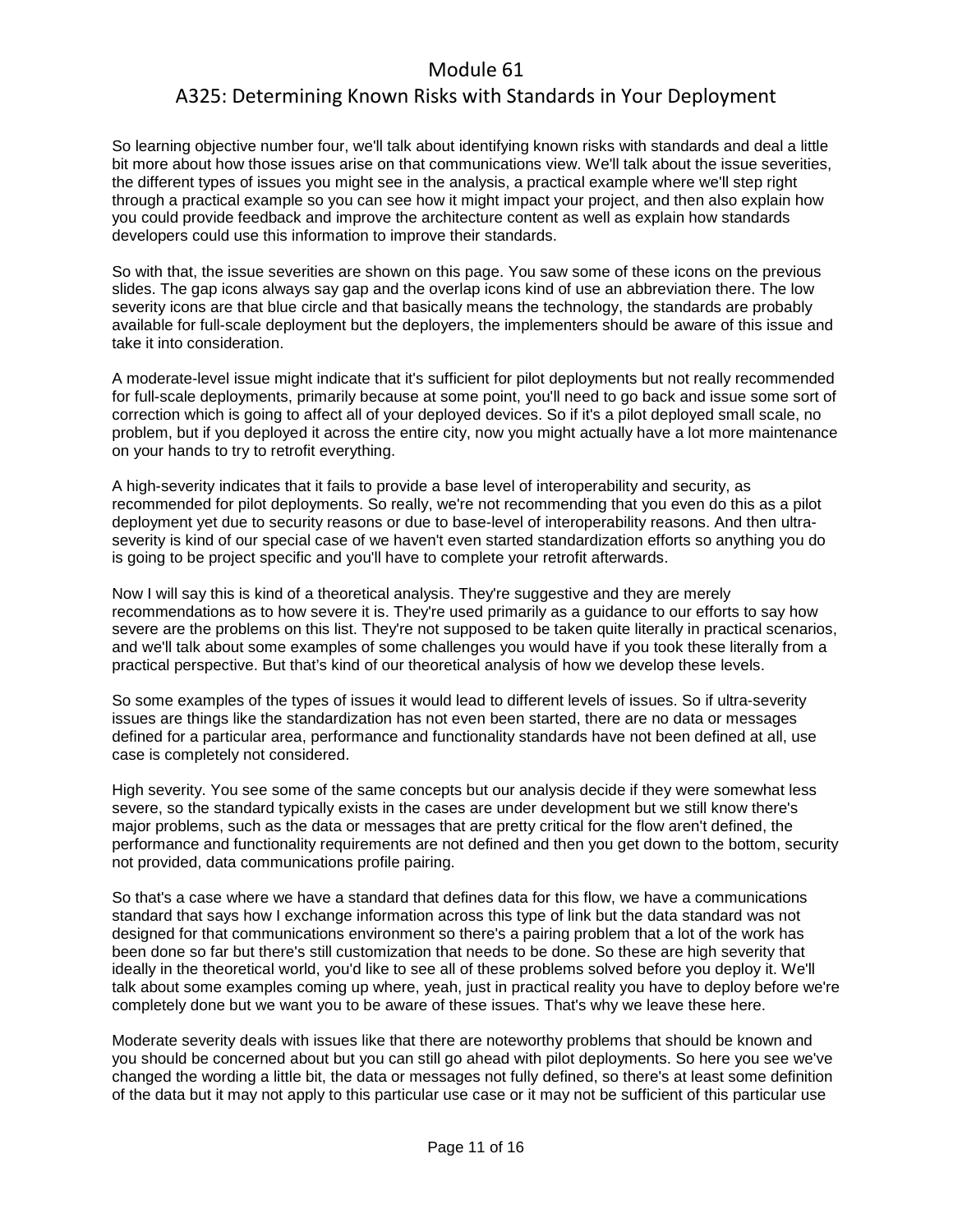## A325: Determining Known Risks with Standards in Your Deployment

case. Performance and functionality requirements not fully defined, use cases not fully considered in their design, the security is inadequate, there's something there but not fully there, data formatting issues, it's not an open vetted standard or there's an overlap of standards.

And then finally low severity. A lot of times this is a guidance for implementations or it may be optional features, which ones you should use. Data accuracy issues, giving some advice on those, identifying specific security options, identifying the fact that there's a current effort to update the standard or it's a relatively new standard without much experience, so those are low severity type issues.

So let's look at a practical example now. How do we take all of this information that we've learned now and apply it to a real-world example? So let's look at maybe we have a project that we want to deploy transit signal priority using connected vehicle technologies. And we only want to provide priority transit vehicles that are behind schedule and we use onboard logic to determine when they request priority. So to do this, we go to our listing of service packages. One of the service packages under public transportation is transit signal priority and we would select that particular service package.

This is the diagram that would come up if we selected that service package. And in our one example, we're going to only select one of the information transfers shown on this page. So we'll select the intersection control status as our example information transfer. So if you click on that within the ARC-IT website, you'll be taken to the communications view. We've discussed how that communications view includes several different tabs, we'll click on the Communications Diagram to identify the gaps and the issues or the gaps and overlaps for our particular communications standard.

In this case, you see on the left-hand side, we have several different options from different regions of the world. The highest-ranking U.S. option happens to be one based on the SNMPv3. So if we select that option, this is the communication stack that you would see. You'd see the NTCIP 1202 as the application entity standard and that application entity standard, if I clicked on that information icon, I would discover that this is the actuated traffic signal control standard for NTCIP.

So that makes sense. We're talking about—the information transfer we're talking about is the intersection control status, so that's the actuated traffic signal control signal. That makes sense. Moving down the stack, we see this ISO 15784-2 part two standard and if I clicked on that information icon, I would discover that this is how you use SNMPv3 within ITS which match the simple network management protocol.

Then finally in security, we have internet RFC here which happens to be how I apply the transport layer security for SNMP and then we have a standard set of field technologies I can communicate with and subnet technologies as well and the management standards. So all of the standards are there. You'll note that we have a couple of gaps associated with the solution.

So before we get into looking at those issues, let's consider the different scenarios that might occur as I click to that communications diagram. It may be, as we saw in the previous slide, it may be that I see multiple different solutions for my region and then I have to look at those different solutions and decide which solution I want to choose from. It may not necessarily be the one highest on the list and we'll talk about why here in a second. Second option is that there's only one solution for my region. The third option is that there's no solutions for my regions but there is one for some other region, and then the fourth option is that there's an interface that's labeled out of scope. So we'll discuss each one of those in order.

So the first case is multiple solutions for my region. So let's say I go to a page and I see a listing of different options and I have SNMPv3. SNMPv1, you see in the upper right-hand corner, SNMPv1 with TLS and SNMPv1 by itself. What we would do in this case is look at each one of those solutions and determine which one is most appropriate for my project deployment, recognizing that the architecture only attempts to identify the issues. It is up to the individual project to identify how those issues might impact my project.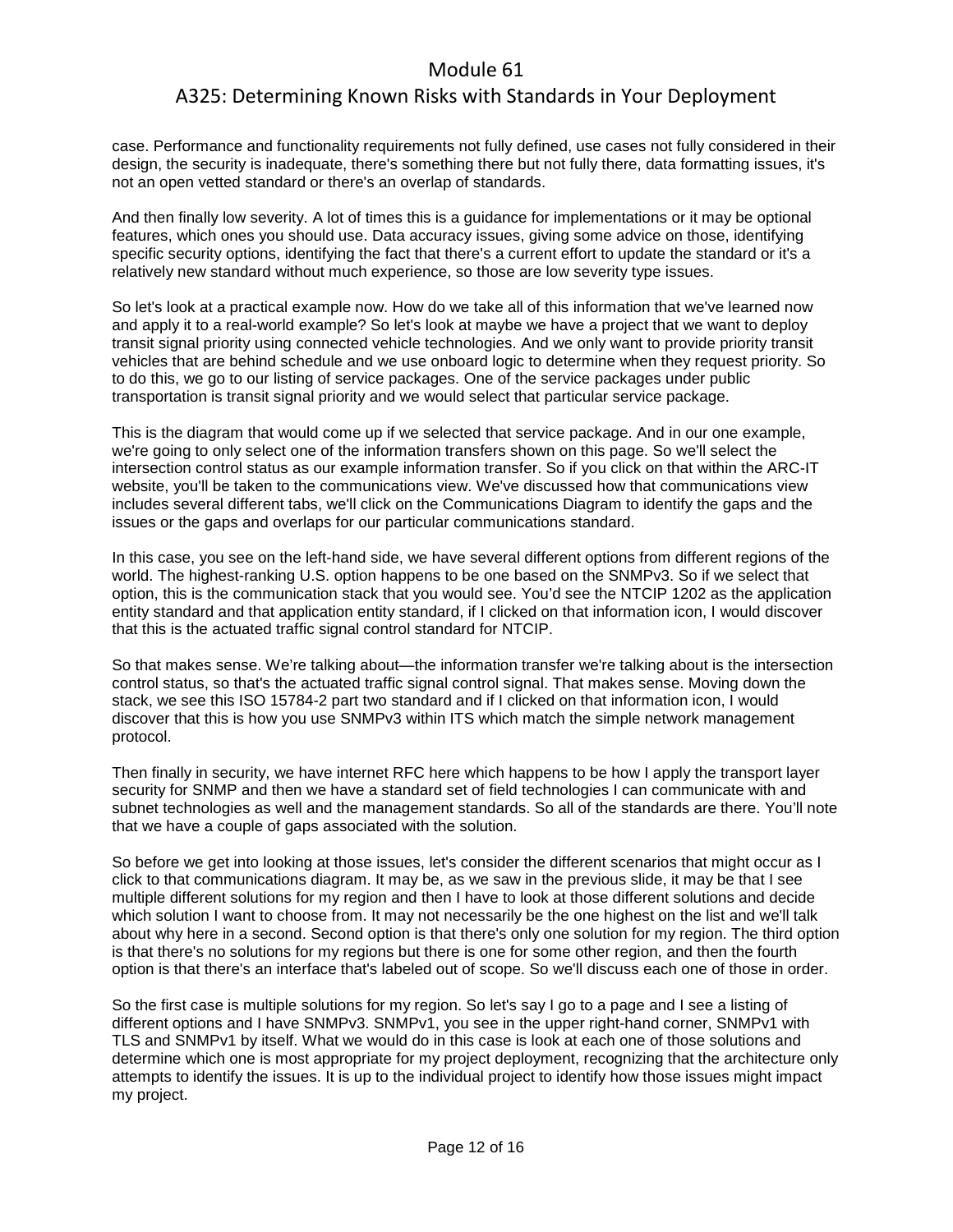#### A325: Determining Known Risks with Standards in Your Deployment

So in this case, if we look at the issues in these three different solutions with SNMPv3, we discover that NTCIP 1202 was designed and written for SNMPv1. So if I want to use my 1202 standard with SNMPv3, I somehow have to translate my data between those two formats which can be done—there are rules for how you do it—but that's a task that has to be done. And it may mean that all the devices sold today out in the field don't support this SNMPv3. So while in theory, it's the least gappy of everything. The practical reality is you may not be able to buy a device that actually supports that interface.

The minor issue on SNMPv3 is just a note saying that we should couple SNMPv3, which TLS and that's a just a reminder when you're doing your procurement specification, that's what you would need to specify. The second option, SNMPv1 with TLS indicates that application level security is not provided. The reason that SNMPv3 is preferred is because it actually does application security, which means even if my central system gets corrupted by a virus that that virus cannot penetrate my end application; the data that I send is still secure.

In this case, if you use SNMPv1, if a virus impacts your central system, it can now actually start sending fake SNMP messages to my field devices and gain control of those field devices. So that's a security level, we call it a moderate level threat because we really want to see that application level security. Use of TLS is not vetted by industry within SNMPv1 so this is industry conventions. It's not used today or it's not recommended today by convention, i.e. the standards community has not recommended it, however the architecture team is essentially saying, "You need to do something, this is our best guess as what most people would do."

And finally, the other problem; that stop sign gap. The high-level gap is at the SNMPv1 is not allowed by the RSU specification. So if you think back to our information transfer, we're sending data from your traffic signal to your RSU but according to the RSU specification, it doesn't support SNMPv1, it only supports SNMPv3. It does that because we want to protect that connected vehicle environment from being corrupted, right? So that RSU spec was very, very strict about security. It said it only supports SNMPv3 which means it won't support SNMPv1.

So now we have a practical issue of "my field device might only support SNMPv1, my RSU might only support SNMPv3 and I have to work with the marketplace to figure out how I get two products that can speak to each other." So the third option is two high-level gaps. SNMPv1 doesn't provide any security at all and SNMPv1 is not allowed by the RSU specification. So in essence, we're recommending you at least put in TLS. That's fairly easy to do, it shouldn't cause a lot of problems. Ideally, you want to migrate SNMPv3, but practical reality is we don't know if there's going to be products out there to support that when you have to deploy your project. So that's the tradeoff of—the architecture can only go so far, you have to analyze how those issues impact your particular deployment.

So the best solution even still has a moderate gap and products may not exist. Some solution is needed to communicate to traffic signals. Our best solution has a moderate solution saying, "Well, okay maybe for pilot deployments," but let's face it, this is technology that you have to communicate with your signals all the time. You might have practical realities that you need to deploy this and then that's for your project to determine what to do is best. ARC-IT is intended to provide options, the agencies are responsible for deciding what should be deployed.

So with that, the other possibilities here is rather than having multiple solutions, you only have a single solution for your region. Things become a little simpler here. You pick the one for your region most typically, you might look at those that are available for other regions.

If your region only has either no solutions or none-data, then well, you may be able to look and see if there's a solution for some other region. So it may be that Europe has a standard for this particular interface, even though the U.S. doesn't. In which case, you might be able to leverage and find products that met that European standard. You then just have to integrate, "How do I actually get the source data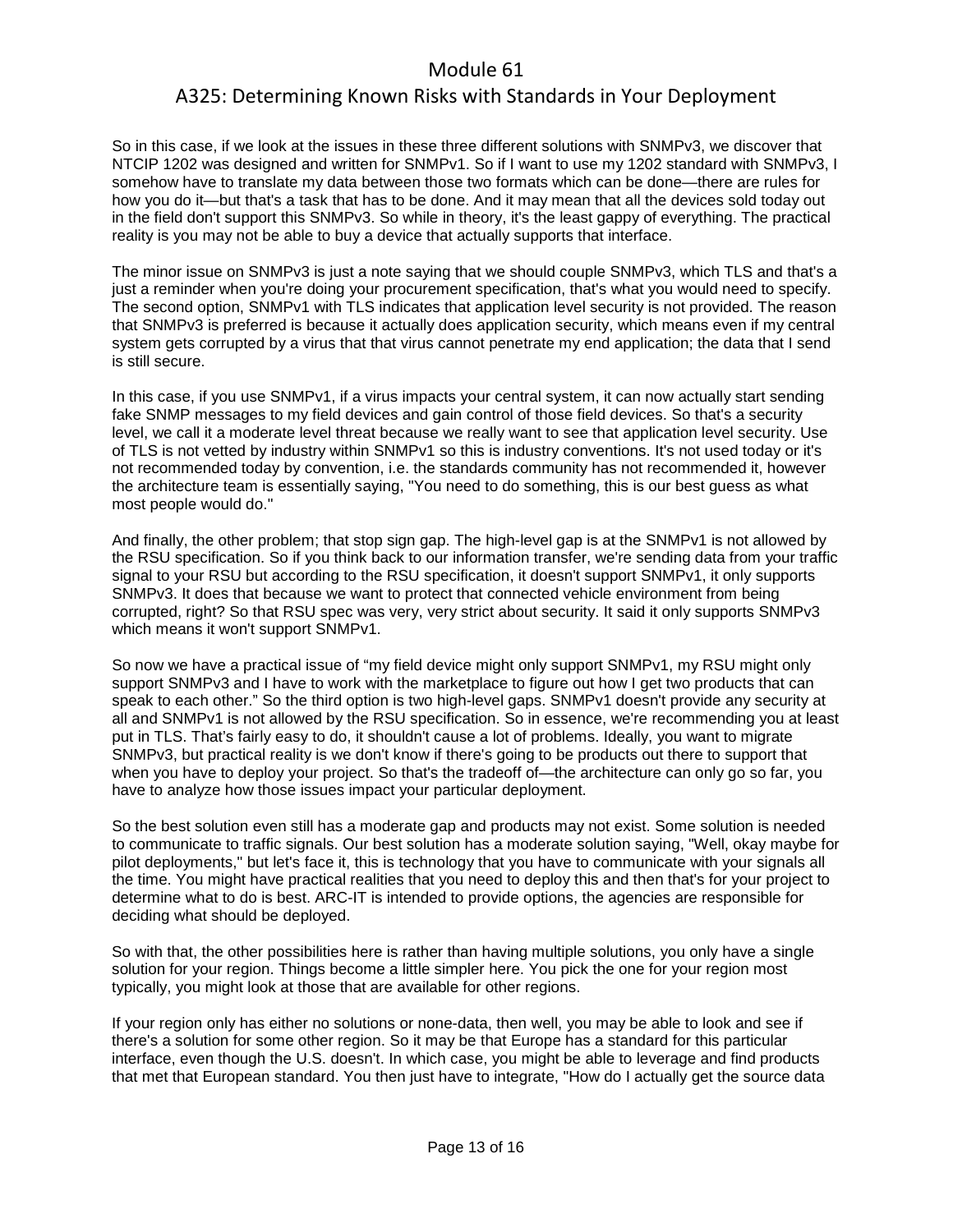## A325: Determining Known Risks with Standards in Your Deployment

that I need for this interface to work?" So there might be some challenges there but it at least gives you a starting point.

Most times you'll only see this on a couple of cases. One either information flows that are not commonly used today or they're emerging service packages. So one of the things to consider is, "Is this flow really needed for your project or is this desirable, how much?" Recognizing that if you try to deploy this flow, your risk level has increased a fair amount, so consider what other solutions might be available.

The final area is you might see something that's called out of scope. The out of scope flows things are thing where the ITS community is not going to be the driver of what the standards are. So a classic example of this are the architecture includes interfaces to financial systems. Those financial center standards are not going to be defined by the ITS community and we're not going to be the ones driving updates to those or anything else. Those financial community will decide when they update their standards and, more than likely, what will happen is you need to talk directly to your financial institution and figure out what standards they want you to use.

So if you go through this and you find that some of these standards don't identify the gaps you think should be there or some of the gaps that were listed probably have been overcome—the standards have been updated or whatever—you can actually provide feedback to the architecture and not only assist yourself, but you'll get a response back from us but you'll also be able to help all the others across the world in ITS to make this architecture a better product.

So comments are very much welcomed and that can be a request for clarification, request for additional solutions, request for alternative architectural designs, remove issues that have been resolved, and identification of issues not previously identified, all of those we're more than happy to accept to try to improve this architecture.

The way you do that is on the ARC-IT website. There is actually a high-level menu option for connecting the architecture team. You can go to that site, fill out the information, and submit that and you will be responded to. Now with that said, don't expect a change in the architecture overnight. The architecture is rigorously version controlled. All of your requests that come in are managed. We first evaluate them, we then decide when will we address this issue—it may not even be in the next update, it may be a couple of releases from now depending on how large of a change you're requesting.

So it'll be an assigned to a release and we will respond letting you know what's happening. And then once we get to starting to update that release, we'll start implementing it and finally we'll release it. So this process is, you know, it takes months between different releases and if you're some major update, that might be some major future release, which could be years away. But most of the changes of just changing gaps, whatever, that should be reflected within a few months, if not earlier depending on when the request comes in and the cycle.

So now those issues are great for deployers. Those deployers are able to identify the risks on their project. But simultaneously one of the key reasons we started recording all of this information as well was to assist standards development process to be able to prioritize what gets addressed first. So we have a complete list of all issues with all of our standards and we now have hundreds, nearly a thousand standards in our database, and literally thousands of issues that we all need to address.

So it's very important that we try to start prioritizing these and when we start updating any one standard, make sure that we have a list of all known issues that need to be addressed with that standard. So it's a very valuable tool for the standards developers as well, which is yet another reason why if you see a problem of what's listed on our architecture site, please let us know because you're feeding that into the standards process. So even if it's just an issue of, "We saw this problem with a standard," you can let us know, eventually that will feed over to the standards process.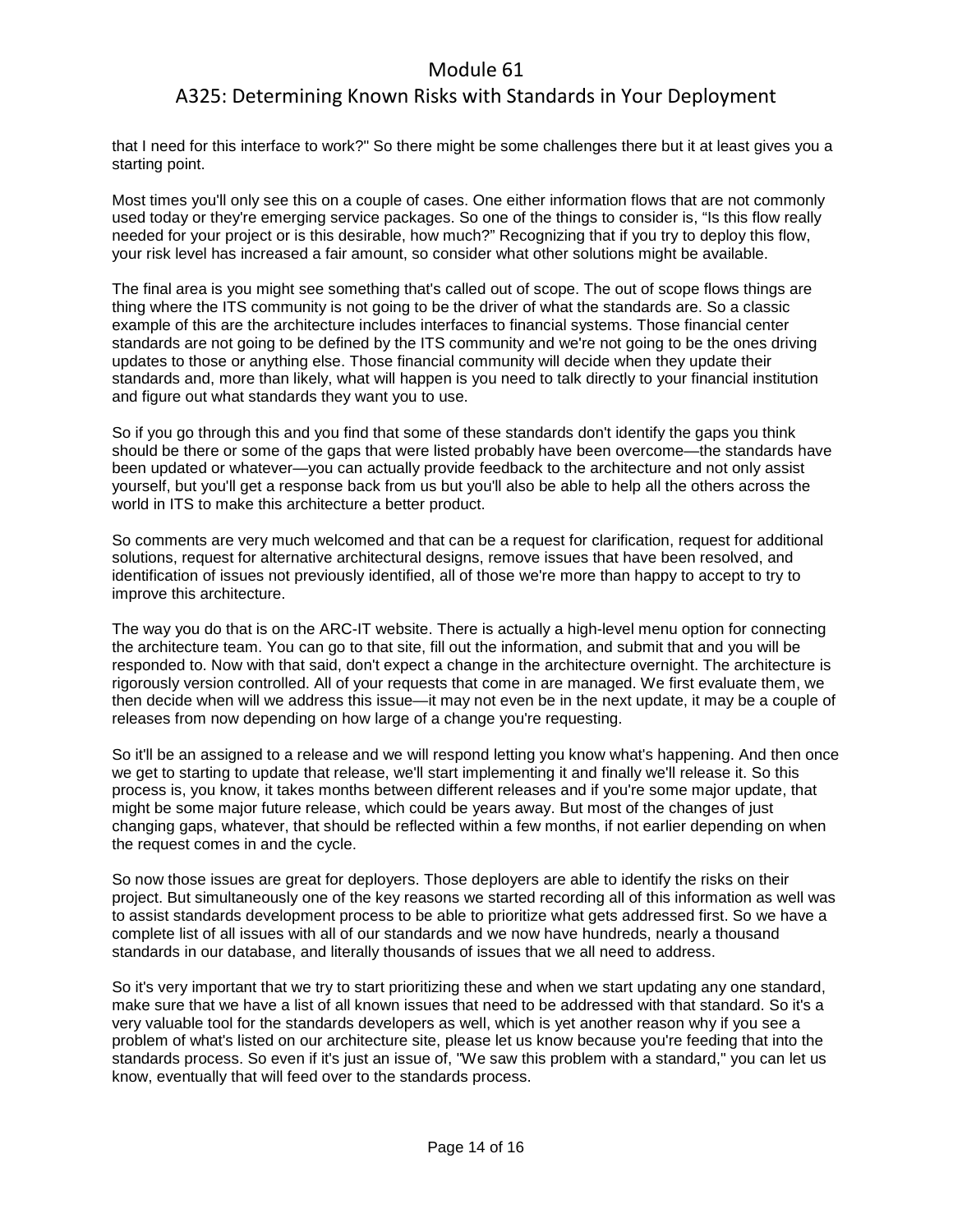## A325: Determining Known Risks with Standards in Your Deployment

So issues in ARC-IT, service resource to the standards community, comments from users definitely help. It improves our list of known issues and provides that really important real-world feedback and we have a database used to prioritize all of these issues. By working with our ARC-IT team, the standards developers can ensure that information about their standards is maintained and up-to-date.

Well that concludes learning objective four and our question is: What does a moderately severe issue indicate? A) the issue is expected to be resolved within two years; B) the solution is not recommended for full scale deployments; C) users should delay their project until the issue is resolved; or D) the solution does not provide adequate security. So go ahead and make your selection and we'll discuss the answers.

So the correct answer was: B) the solution is not recommended for full scale deployments. While agencies may use their solution in their projects, full scale deployments are likely to encounter expensive upgrade efforts once the issue is resolved. Answer A, the issue is expected to be resolved within two years, is incorrect. ARC-IT does not attempt to estimate when any of these issues will be resolved, we can only gauge how big of an impact that resolution might have on your system.

Users should delay their project until your issue is resolved is also incorrect. Agencies must consider their own competing demands to determine if the risks are worth their deployment. And then finally, D was incorrect, which was the solution does not provide adequate security. While not providing adequate security is a moderate level gap, there are other types of moderate gaps as well so there's not a direct correspondence there in each direction.

And that brings us to learning objective number five: Providing Recommended Resources to Learn More. So we'll just provide some links to architectures, links to courses, and to toolsets.

So there are a variety of links to the different architectures, as we've discussed, really ARC-IT is the best resource. We're moving into that by the middle of 2020, we should have that updated to ARC-IT 9.0, which will include content from all the different regions and be a really solid product.

Architecture courses also on the website, all this information is available. There is much more detailed information available for three different topic areas: ITS architecture, software tools, and systems engineering. Those training and resources are available via web-based training if you want to, there's also onsite training that can be arranged and then finally, there are workshops that can be arranged to try to customize things to your particular region.

Also on the website under architecture resources are the tools that we talked about, the RAD-IT which helps you define your regional architecture, and the SET-IT, which is the systems engineering tool to help you define your project level architectures.

With that, our final activity. What types of training are advertised on the ARC-IT website? Your answer choices: A) systems engineering; B) software tools for architecture; C) is ITS architecture; and D) is all of the above. So go ahead and make your choice and then we'll review the answers.

So the correct answer is all of the above. Systems engineering is available for training, also the software tools for architecture as well as ITS architecture training available. So you can go online, find out the type of architecture training you're interested in and get access to that.

So we've talked about explaining system architectures, comparing the ITS reference architectures, we identified how you can link direct reference architectures to the actual standards and then identifying the known risks with those standards, and then we also provided a list of resources where you can learn more about this topic.

And that completes the curriculum for determining risks within your deployments which included I101 Using ITS Standards, an Overview, as well as this course, Determining Known Risks with Standards in